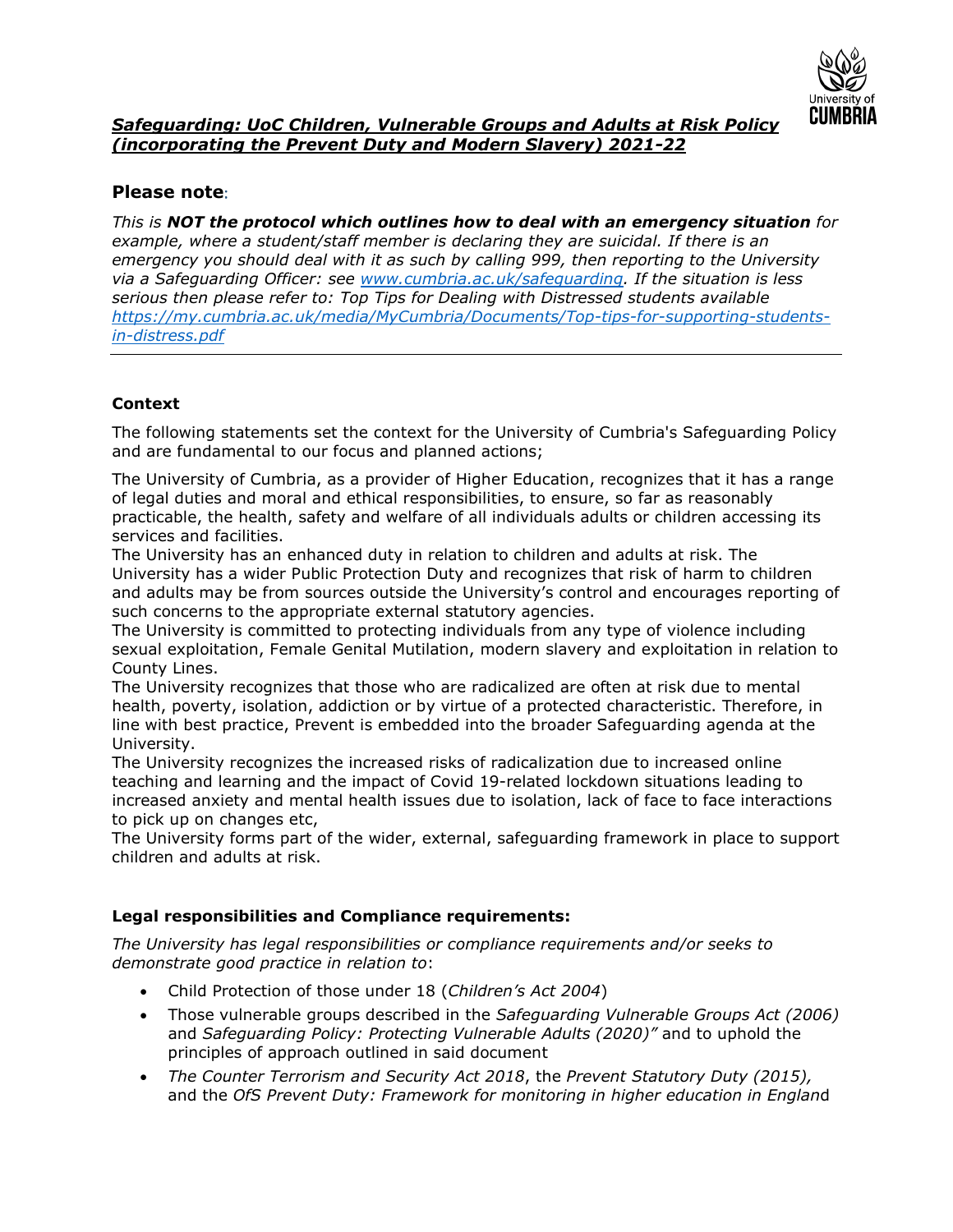(2018) to have "*due regard to the need to prevent people from being drawn into terrorism"*

- Mandatory reporting in relation to Modern Slavery
- Mandatory reporting in relation to Female Genital Mutilation
- Mandatory reporting of Honour-based violence and forced marriage
- A Duty of Care to take reasonable steps to prevent harm occurring, where that harm is within the University's reasonable control
- *Working Together to Safeguard Childre*n (2020)
- *The Equality Act* (2010) and Single Equality Scheme
- Inspectorate body requirements such as OFSTED, ESFA, OfS
- Professional Body requirements e.g., HCPC, NMC, NCTL

The accompanying Safeguarding and Prevent guidance and protocols, give definitions, wider contextual information, advice on how to handle disclosures and reporting requirements, together with details of roles and responsibilities. Please see: [www.cumbria.ac.uk/safeguarding](http://www.cumbria.ac.uk/safeguarding)

#### **Policy Statement**

The University:

- supports the principle that Safeguarding and Prevent are everyone's responsibility and embeds Safeguarding and Prevent into activity across the University
- has Leadership and Management of Safeguarding and Prevent overseen at the highest level to ensure accountability and identifies key roles and responsibilities across the organization
- has Risk Assessments in place for Safeguarding and Prevent and manages delivery through associated Action Plans for both areas and by ensuring protocols and policies are in place. The Risk Assessments take into account the nature of the University's provision, its student and staff make up, and its geographically diverse locations.
- Conducts an annual review of the Safeguarding and Prevent Policy, publishes an annual report on Safeguarding and Prevent and complies with associated OfS Prevent and other monitoring requirements
- Aims to ensure:
	- $\circ$  Students (including apprentices) are supported across their journey to successful study outcomes
	- $\circ$  staff and students have a healthy and safe environment, with a range of support services available and appropriate policies and procedures in place
	- $\circ$  it takes appropriate action to safeguard individuals and those around them including:
		- having correct safer recruitment of staff and students in accordance with the DBS Vetting and Barring requirements to deter, reject or identify people who might abuse children or adults at risk or who are otherwise not suited to working with these groups
		- ensuring that students and staff have an awareness of Safeguarding and Prevent but in particular, are made aware of how to report concerns of any type and are encouraged to do so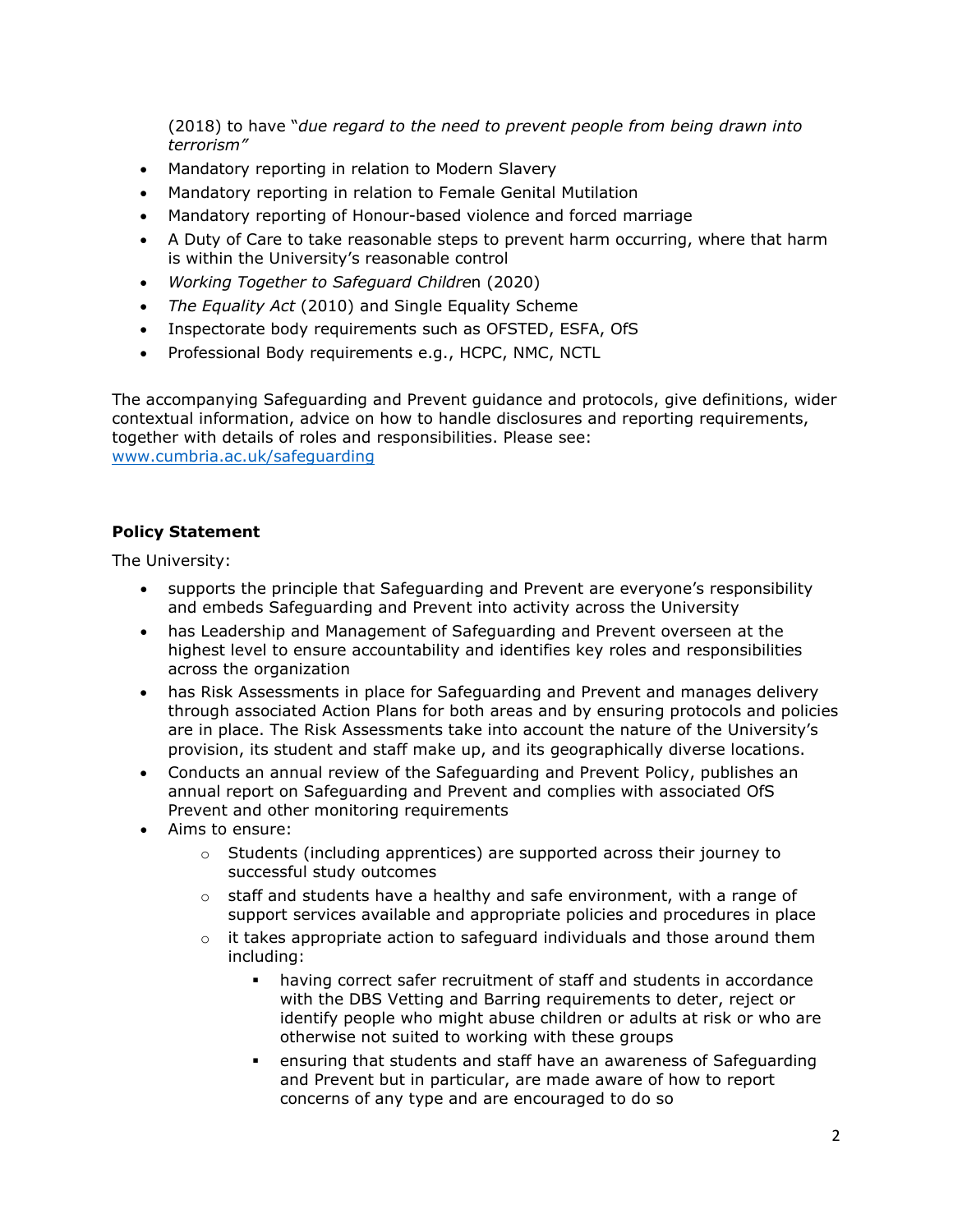- $\circ$  a swift response to any concern and to provide support for staff, students and its partners, to "do the right thing" when they have a concern
- $\circ$  proportionality; making sure our actions are appropriate to the situation and the individual
- $\circ$  access to training/information for staff as relevant so they feel supported to deliver in their roles
- is committed to a person-centered approach, putting the alleged victim at the heart of the process (unless for legal reasons reporting has to be carried out without their consent)
- takes mental capacity, confidentiality, informed consent into consideration in its approach, but cannot guarantee this eg where there is deemed to be serious risk to self or others or where directed to act otherwise by an external statutory agency
- engages proactively with external agencies as appropriate
- expects organisers of activities involving under 18s to take responsibility for familiarizing themselves with the University's policies and procedures;
- reserves the right to request relevant Safeguarding and Prevent documentation and assurances from third party entities e.g. contractors or placement providers and expects third parties with their own safeguarding procedures to implement them and then report to the University where one of our staff or students is involved in a concern on their premises.

This policy is supported by a range of protocols, information and guidance which can be found at [www.cumbria.ac.uk/safeguarding.](http://www.cumbria.ac.uk/safeguarding)

### **Scope**

This policy and its accompanying protocols apply to every member of the University community including:

- All staff and students of the University of Cumbria
- All of its partners
- Any organisation bringing under 18s or vulnerable adults onto its premises
- Prospective students engaged in university activities
- External contractors and visitors to the University

The University recognizes that students and staff, whilst they may not fall under statutory definitions of Safeguarding, may face barriers to success at times for which they require support. Groups to be aware of include (but are not limited to):

- care leavers/care experienced
- adult carers
- estranged students
- those who are or become disabled or have mental health condition diagnosed whilst at university
- those who may have been subject to bullying/harassment of any type(including cyberbullying or peer to peer bullying)
- those subject to abuse
- asylum-seekers
- migrants
- those who may be living away from home for the first time
- those living in an environment with domestic violence, coercive or controlling behavior
- victims of trafficking or exploitation by criminal gangs or organized crime.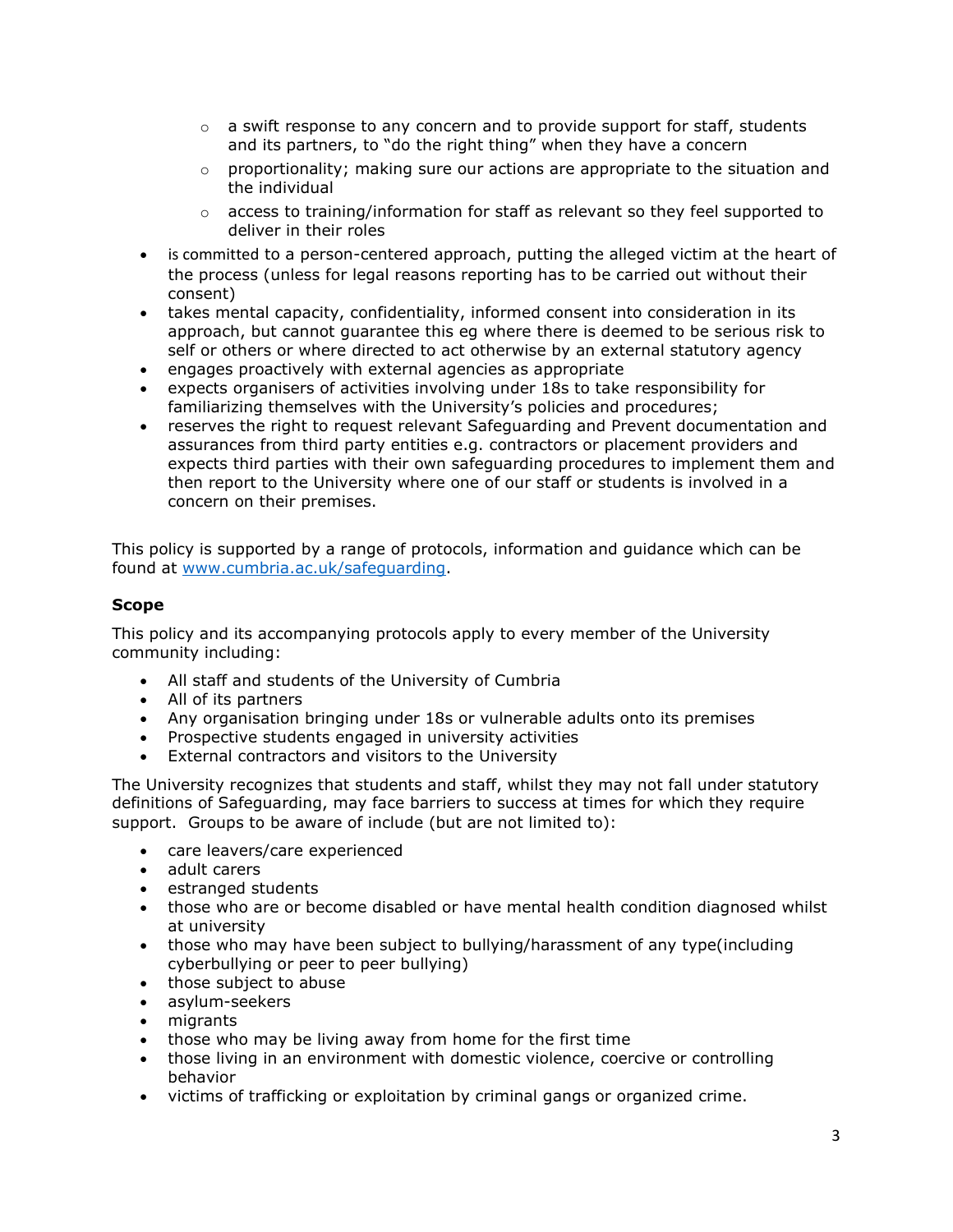### **Roles and Responsibilities**

Safeguarding is everyone's responsibility. In addition to this general responsibility, different role holders across the University have specific duties, as set out in full in the Safeguarding: Roles and Responsibilities document (appendix 1) but summarised in the flow chart below showing key management structures and the wider roles and responsibilities.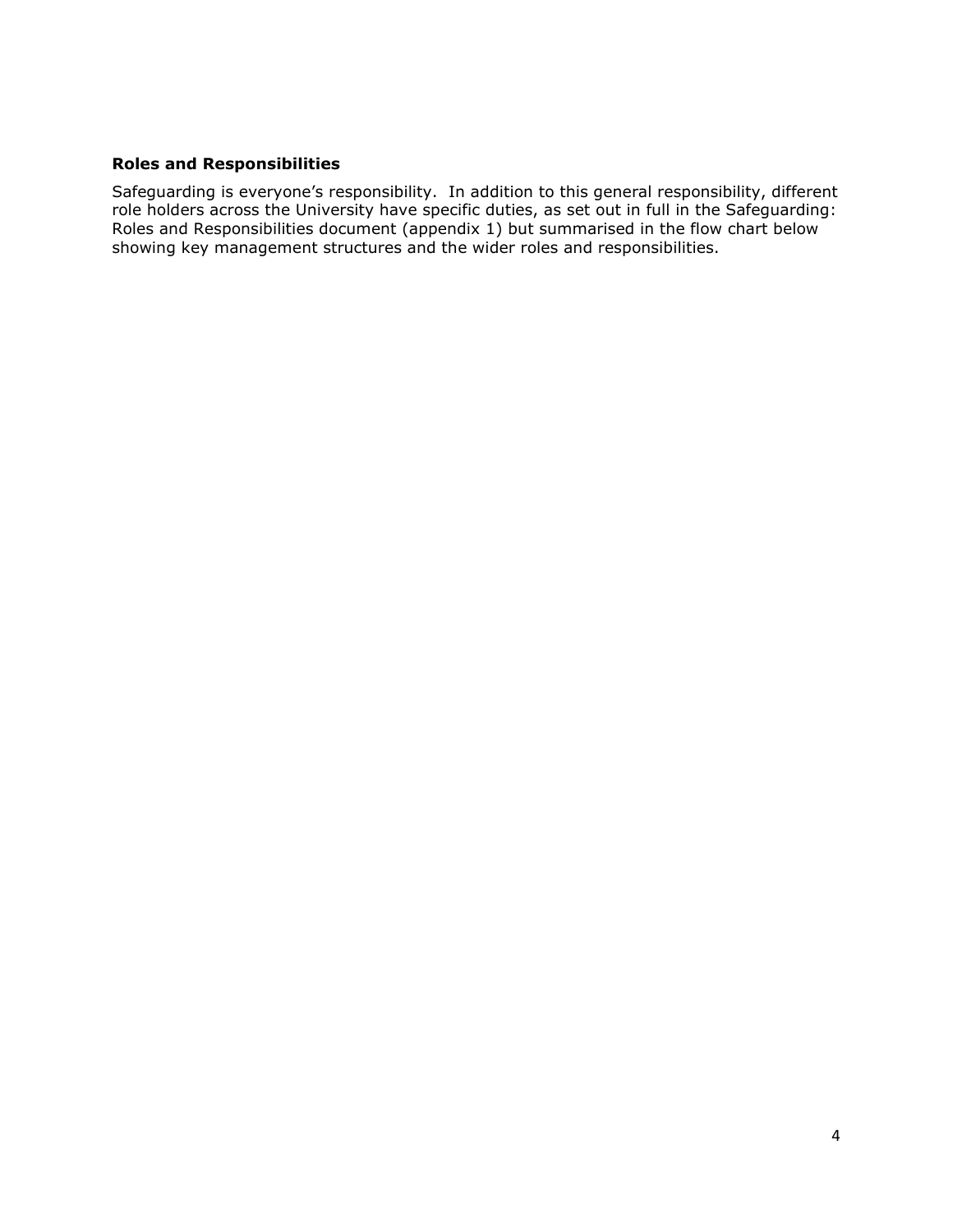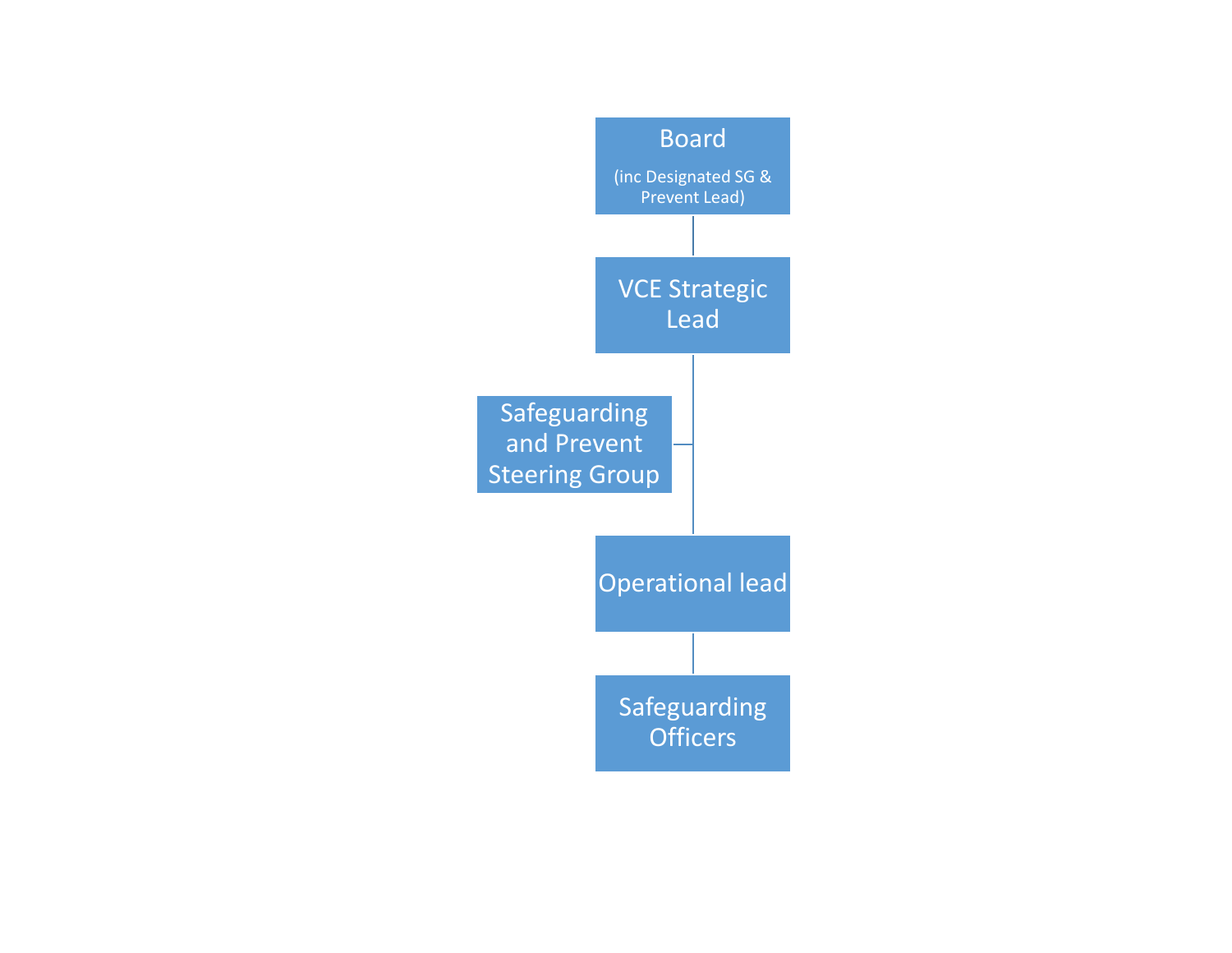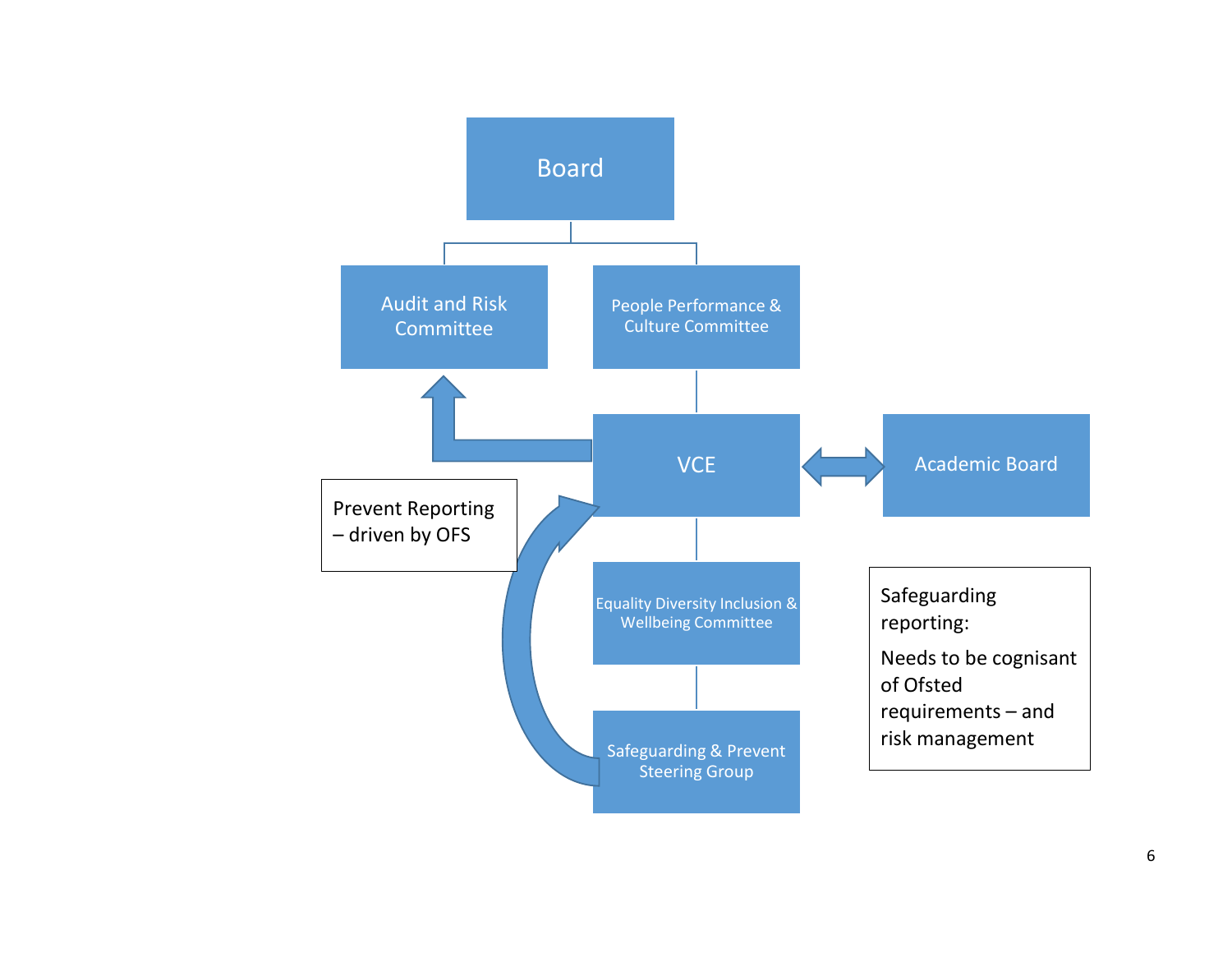### • **Definitions in relation to this policy and its procedures**

'*Safeguarding*' is a term used to describe how we protect adults and children from abuse, neglect and harm from themselves or others. Although it has a statutory context, it is applied here to include wide range of individuals at the University who may be, or become, at risk.

The definition of a '*child or young person' applies to a person under the age of 18 years."* For '*Looked After Children*' this extends to 25, but the University recognizes barriers beyond this age limit for this group.

The definition of regulated activity relating to '*adults at risk*' is set out in Schedule 4 of the Safeguarding Vulnerable Groups Act 2006 as amended by the Protection of Freedoms Act 2012. The definition means "*Any adult to whom an activity which is regulated activity relating to vulnerable adults as defined by the Act."*

Full definitions of types of abuse that children and vulnerable groups might be subjected to can be found here www.cumbria.ac./safeguarding.

*"Radicalisation"* is the process by which a person comes to support terrorism and forms of extremism leading to terrorism.

"Student" includes Higher Level Apprentices.

#### **Review period:** Annually

#### **Support**

Safeguarding information and a list of contacts can be found here: [www.cumbria.ac.uk/safeguarding](http://www.cumbria.ac.uk/safeguarding)

Details of support for staff and support for students can be accessed via: [www.cumbria.ac.uk/safeguarding](http://www.cumbria.ac.uk/safeguarding)

| <b>POLICY SCHEDULE</b>           |                                    |
|----------------------------------|------------------------------------|
| Policy title                     | Safeguarding: Children, Vulnerable |
|                                  | Groups and Adults at Risk Policy   |
| Policy owner                     | DVC (Health, Environment &         |
|                                  | Innovation)                        |
| Policy lead contact              | Head of Student Support            |
| Approving body                   | Vice Chancellor's Executive        |
| Date of approval                 |                                    |
| Date of implementation           | Immediate                          |
| Version no.                      | 1.0                                |
| Review interval                  | 1 year                             |
| Related policy Related           | Available at                       |
| Guidelines, Procedures, Codes of | www.cumbria.ac.uk/safeguarding     |
| Practice etc.                    |                                    |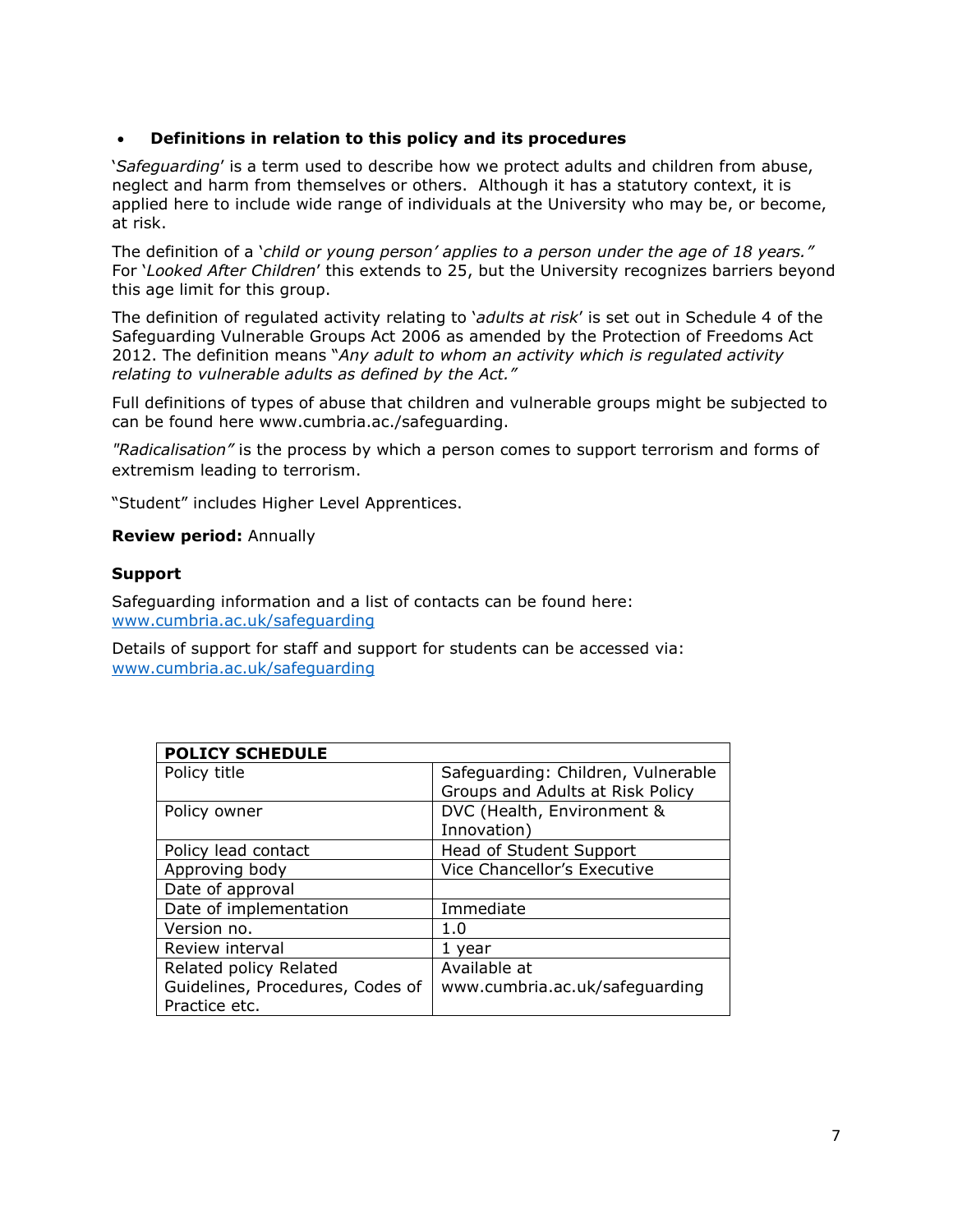## **Appendix 1: Safeguarding and Prevent Roles and Responsibilities: University of Cumbria 2021-22**

Safeguarding is everyone's responsibility. As staff and students, partners, placement providers or visitors to the University we all have a role to play in keeping each other and ourselves safe and we have a duty to ACT where safeguarding issues present themselves. The University takes a risk-based approach to safeguarding and Prevent. Directors of Institutes and Professional Services are responsible for ensuring safeguarding and Prevent are captured in policies and procedures and programmes as relevant to their area.

| <b>Role</b>                                         | <b>Responsible for</b>                                                                                    | How                                                                                                                                              |
|-----------------------------------------------------|-----------------------------------------------------------------------------------------------------------|--------------------------------------------------------------------------------------------------------------------------------------------------|
| <b>University Board</b>                             | Ensuring satisfactory mechanisms are in<br>place for the discharge of the Prevent Duty,                   | Via receipt of reports via ARC and other committees<br>as relevant including                                                                     |
|                                                     | duty of care and statutory safeguarding at<br>the University                                              | receipt of the overarching Safeguarding and Prevent<br>Risk Assessment and Action Plans, policies and<br>procedures via Audit and Risk Committee |
|                                                     |                                                                                                           | Declarations from Board Chair as part of OfS Annual<br>data and accountability return.                                                           |
|                                                     | Identifying a nominated<br>safeguarding/Prevent Board member                                              | Board processes                                                                                                                                  |
|                                                     | Undertaking relevant Safeguarding/Prevent<br>training as Board members                                    | Training recorded by Organizational Development in<br>Human Resources and captured in<br>Safeguarding/Prevent Annual Report                      |
| <b>Strategic</b>                                    | Ensuring safeguarding and Prevent are                                                                     | Ensuring nominated SG/Prevent Lead at Board Level                                                                                                |
| Safeguarding/Prevent<br>Lead                        | afforded the utmost priority at the most<br>senior level through their links to the<br>Board, VCE and SLT | Reporting to Board, (ARC) VCE, BAB and SLT                                                                                                       |
| <b>Accountable (Role held</b><br>by the DVC Health, |                                                                                                           | Annual OfS Prevent reporting                                                                                                                     |
|                                                     |                                                                                                           | Safeguarding/Prevent Annual Report                                                                                                               |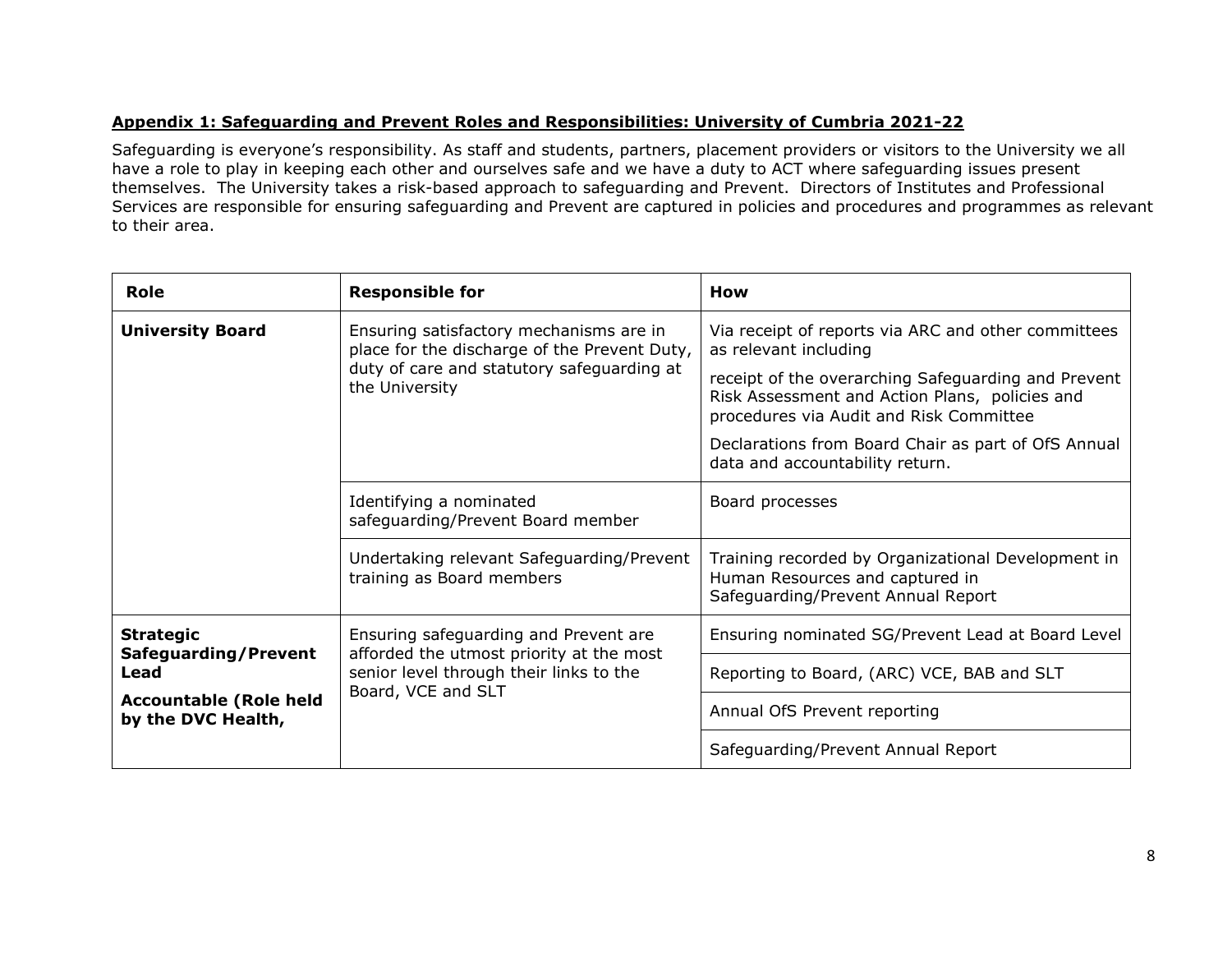| <b>Environment &amp;</b><br>Innovation)                                          | Ensuring a staff and committee structure is<br>in place to fulfill safeguarding and Prevent<br>responsibilities                                                                                            | As above                                                                                                                                                                                    |
|----------------------------------------------------------------------------------|------------------------------------------------------------------------------------------------------------------------------------------------------------------------------------------------------------|---------------------------------------------------------------------------------------------------------------------------------------------------------------------------------------------|
|                                                                                  | Ensuring procedures are in place for<br>managing safeguarding allegations,<br>whistleblowing, and safe recruitment<br>practice                                                                             | As above and via relevant HR policies                                                                                                                                                       |
|                                                                                  | Ensuring secure records relating to<br>safeguarding are stored and shared<br>appropriately                                                                                                                 | Records Management Policy                                                                                                                                                                   |
|                                                                                  | Ensuring that monitoring review systems<br>are in place to incorporate new guidance in<br>line with external requirements and best<br>practice, overseeing associated procedures,<br>practice and guidance | Through established governance processes                                                                                                                                                    |
|                                                                                  | Taking the strategic lead for the Prevent<br>agenda including being the named OfS<br>contact.                                                                                                              | Submission of ADR to OfS.                                                                                                                                                                   |
| <b>Safeguarding/Prevent</b><br><b>Management Group</b><br>(from the current ToR) | Oversight of the University's approach to<br>safeguarding and Prevent including<br>relevant aspects of Modern Slavery and<br>associated planning, policies and<br>procedures                               | Reporting to committees as required.<br>Minutes of meetings.<br>Papers to meetings<br><b>SG/Prevent Audit</b>                                                                               |
|                                                                                  | The development, implementation and<br>monitoring of both safeguarding and<br>Prevent Risk Assessments and Action Plans<br>to ensure compliance with statutory duties<br>and good practice                 | Representation from key role holders in Professional<br>Services and the Institutes responsible for the<br>operationalisation of Safeguarding and Prevent<br>Annual Audit of relevant areas |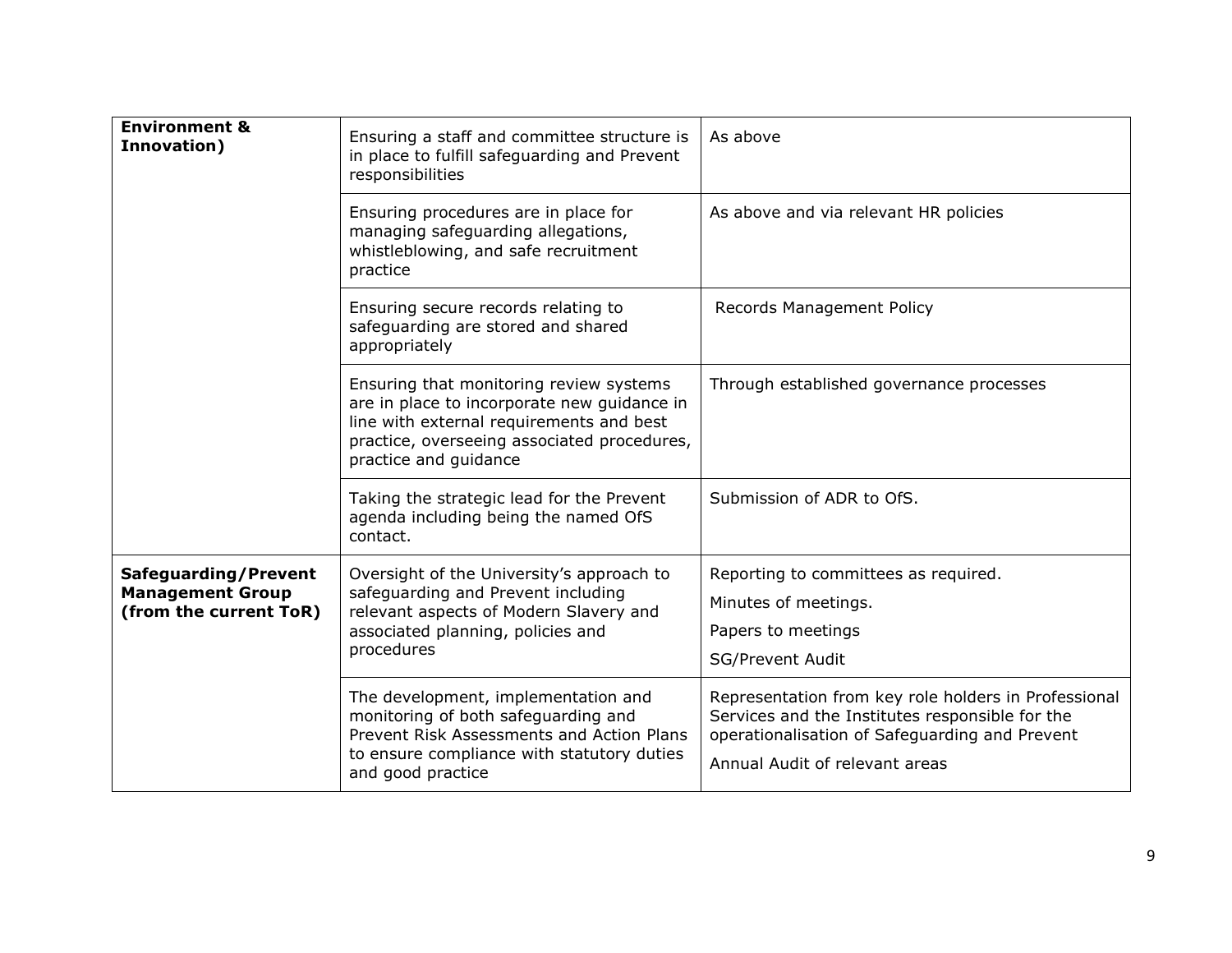|                                                                                                                                                  | Monitoring risk and mitigating actions in<br>relation to safeguarding, Prevent and the<br>relevant aspects of Modern Slavery                                                                                                                                                                                                                   | <b>Annual Audit</b>                                                                        |
|--------------------------------------------------------------------------------------------------------------------------------------------------|------------------------------------------------------------------------------------------------------------------------------------------------------------------------------------------------------------------------------------------------------------------------------------------------------------------------------------------------|--------------------------------------------------------------------------------------------|
|                                                                                                                                                  | Providing input to, shaping and relevant<br>critique of related policy and procedure<br>documents and reporting as required                                                                                                                                                                                                                    | Annual audit and annual report                                                             |
| <b>Lead Operational SG</b><br>and Prevent Officer<br>(Role held by the Head<br>of Student Support)                                               | Overseeing a network of Principal and<br>Designated Safeguarding Officers including<br>support for training as required                                                                                                                                                                                                                        | Production of Annual SG and Prevent Report<br>including staff training and casework data   |
| (Director of Student<br>Services assumes the<br>role in the LOSO's<br>absence supported by<br>the Mental Health and<br><b>Wellbeing Manager)</b> | Acting as key point for referrals to and<br>from external agencies and liaising with eg<br>Local Authority Designated Officers, Adult<br>and Children's Services, the Independent<br>Safeguarding Authority and local and<br>regional Prevent leads, and making<br>referrals to those agencies as required<br>including to Channel for Prevent | Via network of contacts and clear contact<br>information at www.cumbria.ac.uk/safequarding |
|                                                                                                                                                  | Attending and contributing to Initial<br>Strategy Meetings or provide information<br>as required by external statutory bodies                                                                                                                                                                                                                  | <b>SG Annual Report</b>                                                                    |
|                                                                                                                                                  | For having a working knowledge of how<br>safeguarding procedures work at local,<br>regional and national level                                                                                                                                                                                                                                 | Ongoing liaison and training records                                                       |
|                                                                                                                                                  | For making referrals to Channel Panel for<br>Prevent for students                                                                                                                                                                                                                                                                              | SG/Prevent Annual report                                                                   |
| <b>Designated</b><br><b>Safeguarding Officers</b>                                                                                                | Acting as a source of support, advice and<br>expertise when staff or students have a                                                                                                                                                                                                                                                           | List of Safeguarding Officers can be found at<br>www.cumbria.ac.uk/safeguarding            |
|                                                                                                                                                  | concern about possible risk or harm                                                                                                                                                                                                                                                                                                            | Casework is captured in the SG and Prevent Annual<br>Report                                |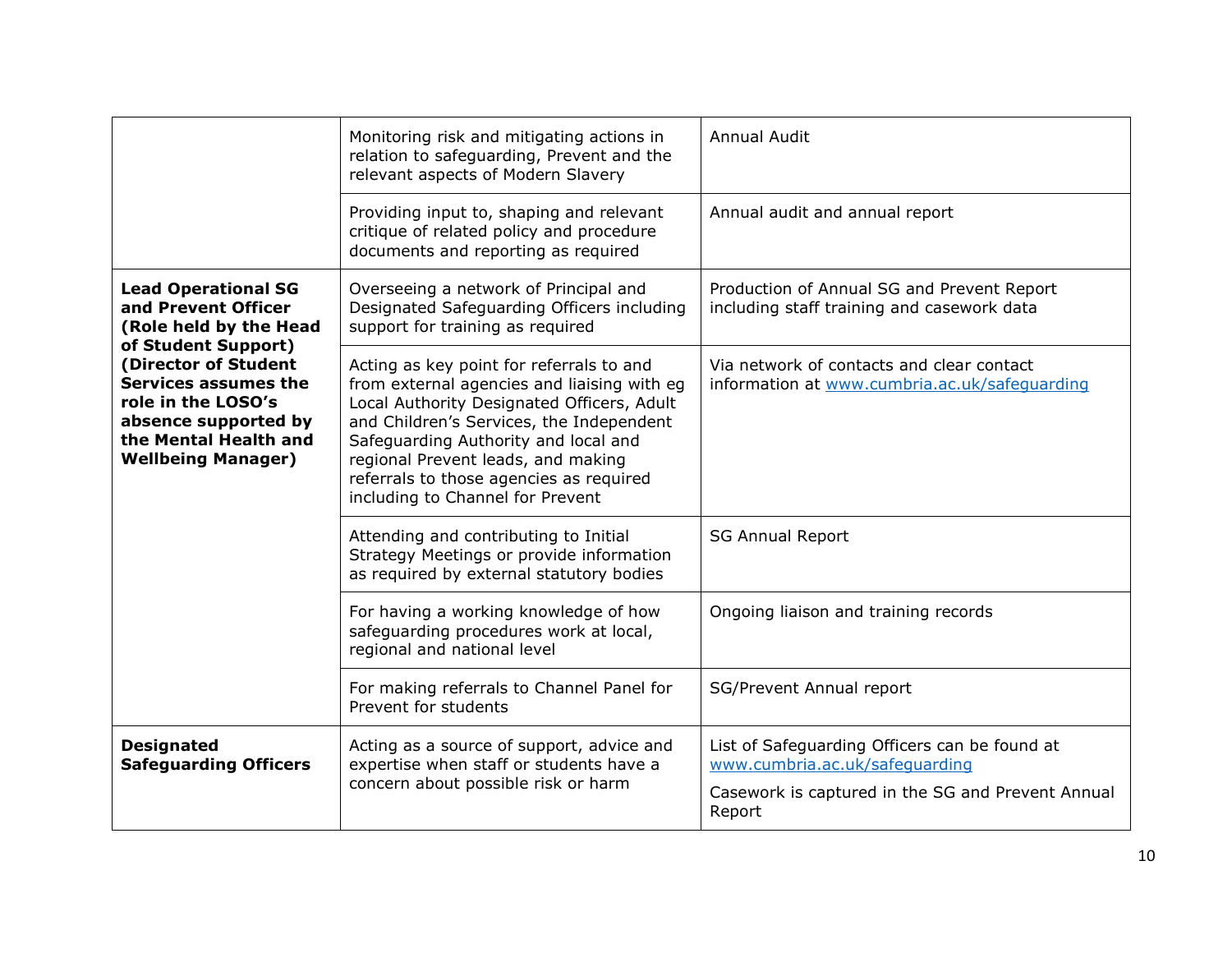|                                                                                | Referring cases of suspected abuse or<br>allegations to the LOSO                                                            | as above                                                                  |
|--------------------------------------------------------------------------------|-----------------------------------------------------------------------------------------------------------------------------|---------------------------------------------------------------------------|
|                                                                                | Liaising with the LOSO regarding ongoing<br>investigations                                                                  | as above                                                                  |
|                                                                                | Liaising with the external agencies as<br>required to support the LOSO                                                      | as above                                                                  |
|                                                                                | Keeping detailed, accurate records of any<br>cases stored securely                                                          | Centralised by LOSO                                                       |
| <b>Freedom of Speech and</b><br><b>External Speakers</b><br>nominated contacts | Director of Student Services                                                                                                | Safeguarding/Prevent Annual Report.                                       |
| <b>The Co-ordinating</b><br>Chaplain                                           | For ensuring appropriate SG and Prevent<br>policies and protocols for Chaplaincy and<br>the multi faith spaces are in place | Annual reporting, risk assessments                                        |
| All staff                                                                      | To be aware of the Safeguarding Policy and<br>other university policies such as IT,<br>Student and Staff, Progress Reviews  | Briefings to raise awareness - Training Plan                              |
|                                                                                | To raise concerns about their own support<br>and safeguarding needs as soon as<br>possible.                                 | Via their Line Manager in the first instance                              |
|                                                                                | To raise safeguarding and Prevent concerns<br>about students as soon as possible                                            | See www.cumbria.ac.uk/safeguarding for reporting<br>process and contacts. |
|                                                                                | To remain within the boundaries of their<br>role and involve specialist student or staff<br>support mechanisms              |                                                                           |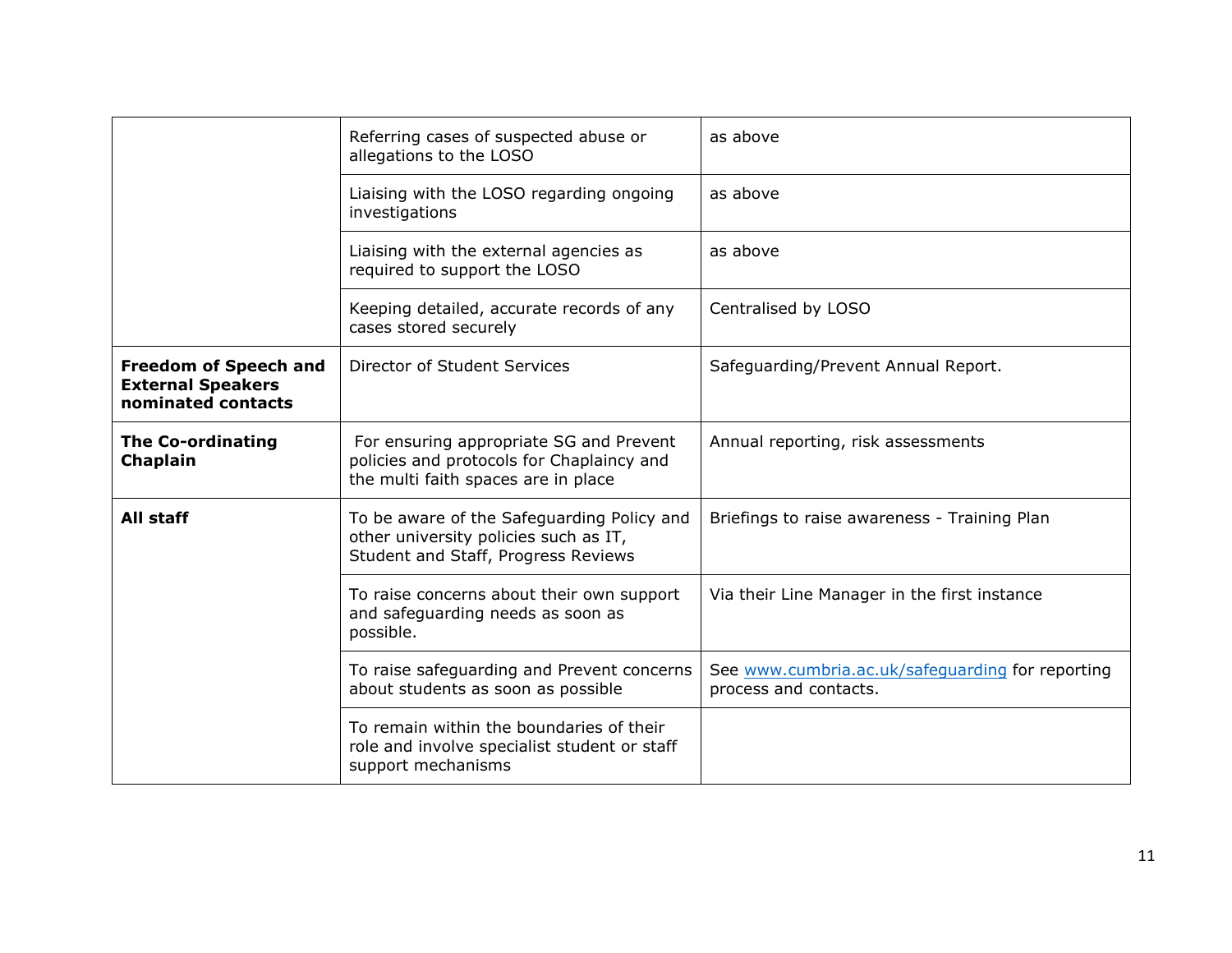|                                               | To ensure any staff or volunteers recruited<br>to work with under 18s or vulnerable adults<br>unsupervised undergo DBS checks where<br>required                                                                                                                                                    | Working with Human Resources who can advise on<br>DBS and compliance                                                             |
|-----------------------------------------------|----------------------------------------------------------------------------------------------------------------------------------------------------------------------------------------------------------------------------------------------------------------------------------------------------|----------------------------------------------------------------------------------------------------------------------------------|
|                                               | To complete required risk assessments for<br>18 students/volunteers or activities as<br>required                                                                                                                                                                                                   | Admissions/Starez identify under 18 - copy RAs for<br>under 18s to LOSO who is also able to                                      |
|                                               | To engage in Safeguarding and Prevent<br>training in line with mandatory UOC basic<br>requirements and any other enhanced<br>training required for their role                                                                                                                                      | Training is recorded on My HR and statistics for<br>mandatory training recorded in the Safeguarding<br>and Prevent Annual Report |
| <b>Head of Human</b><br><b>Resources</b>      | Responsible for ensuring safer recruitment<br>protocols are in place for staff and<br>volunteers, in relation to both UKVI/right to<br>work and DBS processes, which deter,<br>reject or identify those who might abuse<br>children or vulnerable adults, or are<br>unsuited to working with them. | Annual Audit, HRes reports for compliance eg to<br>International Compliance Group, Ofsted reports.                               |
|                                               | To ensure appropriate support mechanisms<br>are in place for staff impacted by handling<br>safeguarding concerns and for vulnerable<br>staff.                                                                                                                                                      | Human Resources protocols and welllbeing support<br>information. EAP, Occupational Health,<br>Annual audit.                      |
|                                               | For making referrals of staff to Channel<br>Panel process for Prevent                                                                                                                                                                                                                              | Annual Reporting via SG Annual Report                                                                                            |
| <b>Director of Student</b><br><b>Services</b> | To ensure appropriate health, wellbeing<br>and support services for students are in<br>place                                                                                                                                                                                                       | Service protocols, Business Plans, Annual Reports                                                                                |
| <b>Directors of Institutes</b><br>/TLSE leads | To ensure that Institutes are guided by<br>external requirements from professional<br>bodies and inspectorates eg OFSTED/ESFA                                                                                                                                                                      | Continued registration of programmes, OFSTED<br>outcomes                                                                         |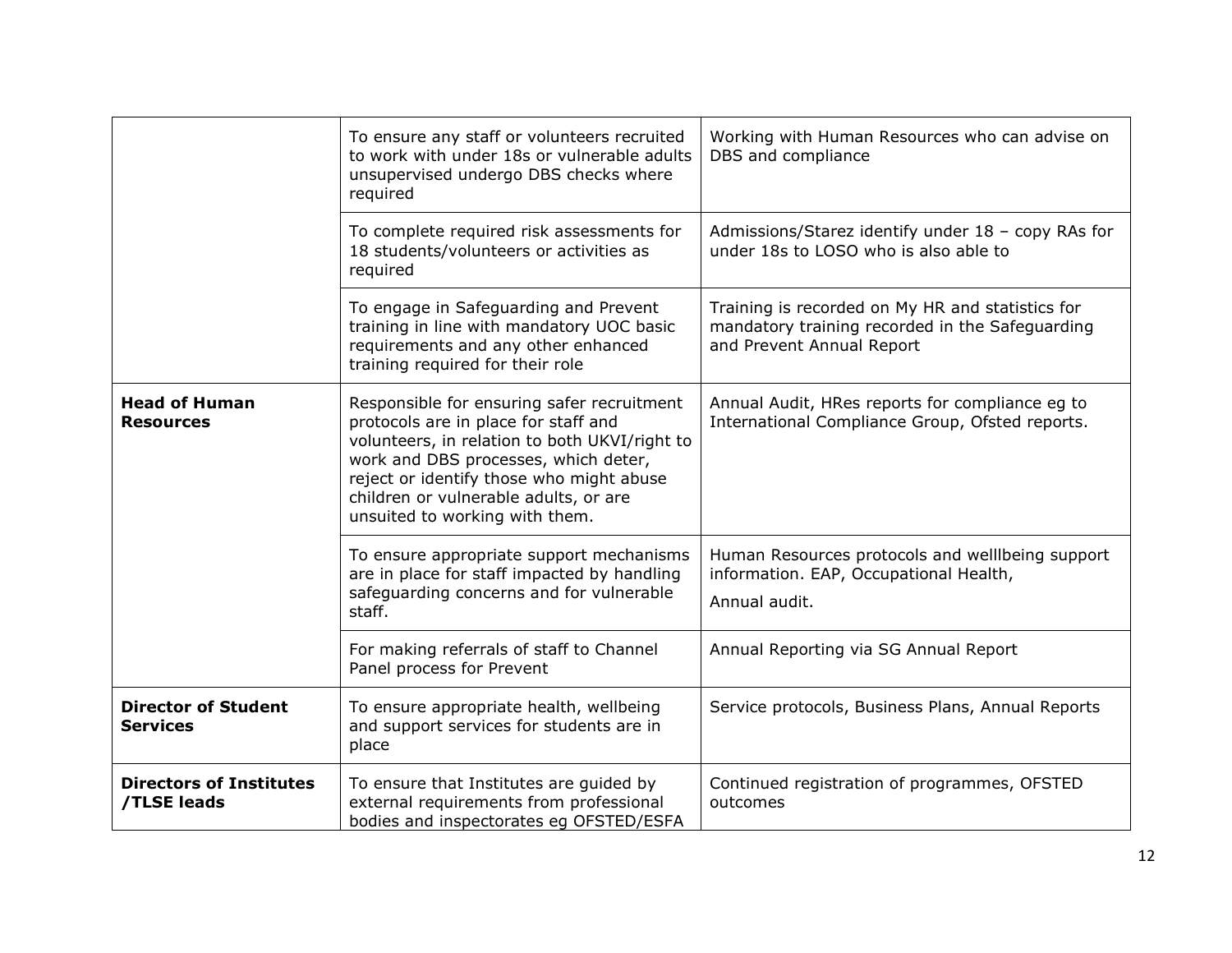|                                                          | in relation to safeguarding and Prevent in<br>relation to programme delivery                                                                                    |                                                                                                                                   |
|----------------------------------------------------------|-----------------------------------------------------------------------------------------------------------------------------------------------------------------|-----------------------------------------------------------------------------------------------------------------------------------|
| <b>Director of SAAS</b>                                  | Ensuring safe recruitment and admission of<br>students including those under 18 on entry                                                                        | Relevant policies and procedures relating to Under<br>18s, DBS, Admissions and OH, Ofsted Reports                                 |
| <b>Admissions Manager</b><br>(SAAS)                      | Responsible for ensuring the LOSO and<br>Programme Leads are alerted to under 18s<br>admitted to programmes so risk<br>assessments can be conducted by the PL's | Admissions policy, U18 RAs held by PLs and copy by<br><b>LOSO</b>                                                                 |
| <b>International</b><br><b>Admissions/Compliance</b>     | To ensure appropriate UK guardianship<br>contacts provided via admissions process<br>for under 18 international students                                        | Admissions files /student record                                                                                                  |
| <b>Residential Services</b><br><b>Manager</b>            | To ensure parental consent for admission<br>to halls for any under 18                                                                                           | Starez records                                                                                                                    |
| <b>Residence</b><br>Life/Accommodation<br><b>Officer</b> | To meet any under 18 in halls to go<br>through under 18 checklist with them                                                                                     | Accommodation files show completed forms on<br>audit                                                                              |
| <b>Director of Outreach</b>                              | To ensure all activity with under 18s is risk<br>assessed and the relevant policies and                                                                         | Development of under 18 outreach and u18s on<br>campus for outreach policy eg schools etc                                         |
|                                                          | procedures are in place                                                                                                                                         | Evidence of appropriate risk assessments                                                                                          |
|                                                          |                                                                                                                                                                 | LOSO and H& S manager involved in risk<br>assessments                                                                             |
| <b>Hello Future</b>                                      | To ensure all activity including that<br>delivered online with under 18s is risk<br>assessed and the relevant policies and<br>procedures are in place           | Development of under 18 policy and evidence of<br>appropriate risk assessments including LOSO and H<br>& S manager where required |
| <b>Director of IT services</b>                           | To ensure that relevant policies and<br>procedures are in place to meet Prevent<br>and safeguarding to requirements                                             | Annual Audit/SGSG                                                                                                                 |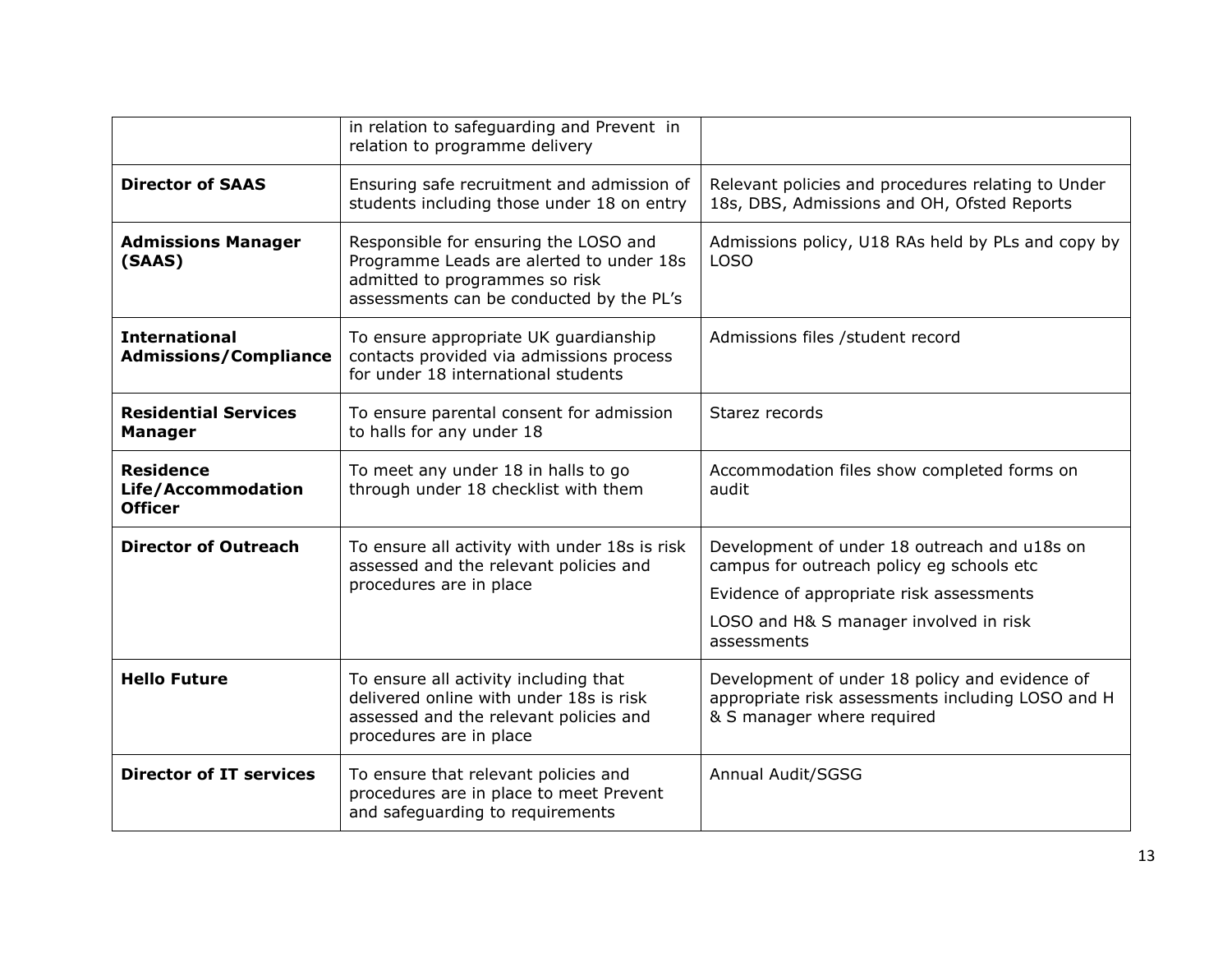| <b>Director of Research</b><br>and Knowledge<br><b>Exchange/Chair of</b><br><b>Ethics Committee</b> | To ensure research ethics protocols reflect<br>safeguarding and Prevent                                                                                                                                                                                      | Annual Audit by SGSG                                                                                                                                                                                                |
|-----------------------------------------------------------------------------------------------------|--------------------------------------------------------------------------------------------------------------------------------------------------------------------------------------------------------------------------------------------------------------|---------------------------------------------------------------------------------------------------------------------------------------------------------------------------------------------------------------------|
| <b>Sports Centre Manager</b>                                                                        | To ensure appropriate safeguarding<br>processes are in place for any activities for<br>under 18s of vulnerable adults eg summer<br>sport camps etc Or that third parties<br>delivering such activities have the relevant<br>safeguarding protocols in place. | Annual Audit and risk assessments shared with<br><b>LOSO</b>                                                                                                                                                        |
| <b>Head of Collaborative</b><br><b>Provision</b>                                                    | To ensure agreements with Partners clearly<br>outline who is responsible for safeguarding<br>and Prevent and how to report concerns.                                                                                                                         | Annual SG Audit.                                                                                                                                                                                                    |
| <b>UCSU</b>                                                                                         | CEO - To ensure relevant SG and Prevent<br>protocols are in place and staff undertake<br>SG and Prevent training as relevant to their<br>roles.                                                                                                              | <b>Annual Audit SGSG</b>                                                                                                                                                                                            |
| <b>Student and Staff</b><br>parents and visitors or<br>those acting in loco<br>parentis             | To ensure they remain in charge of any<br>under 18 or vulnerable adult that they<br>bring to campus (this is discouraged but<br>we recognize childcare/care responsibilities<br>can be an issue at times)                                                    | Students may need to bring children with them at<br>times but we do not encourage bringing them to<br>lectures, and for health and safety reasons they<br>may not be permitted into some areas of the<br>University |
| <b>HLA Programmes</b>                                                                               | Whilst apprentices are with the University<br>for their study they fall under the<br>University's Safeguarding/Prevent policies<br>and procedures.                                                                                                           | SAR and HLA employer agreements<br>SG Case Log                                                                                                                                                                      |
|                                                                                                     | Where employers are in sectors where they<br>have their own safeguarding policies,<br>apprentices will be expected to be inducted                                                                                                                            |                                                                                                                                                                                                                     |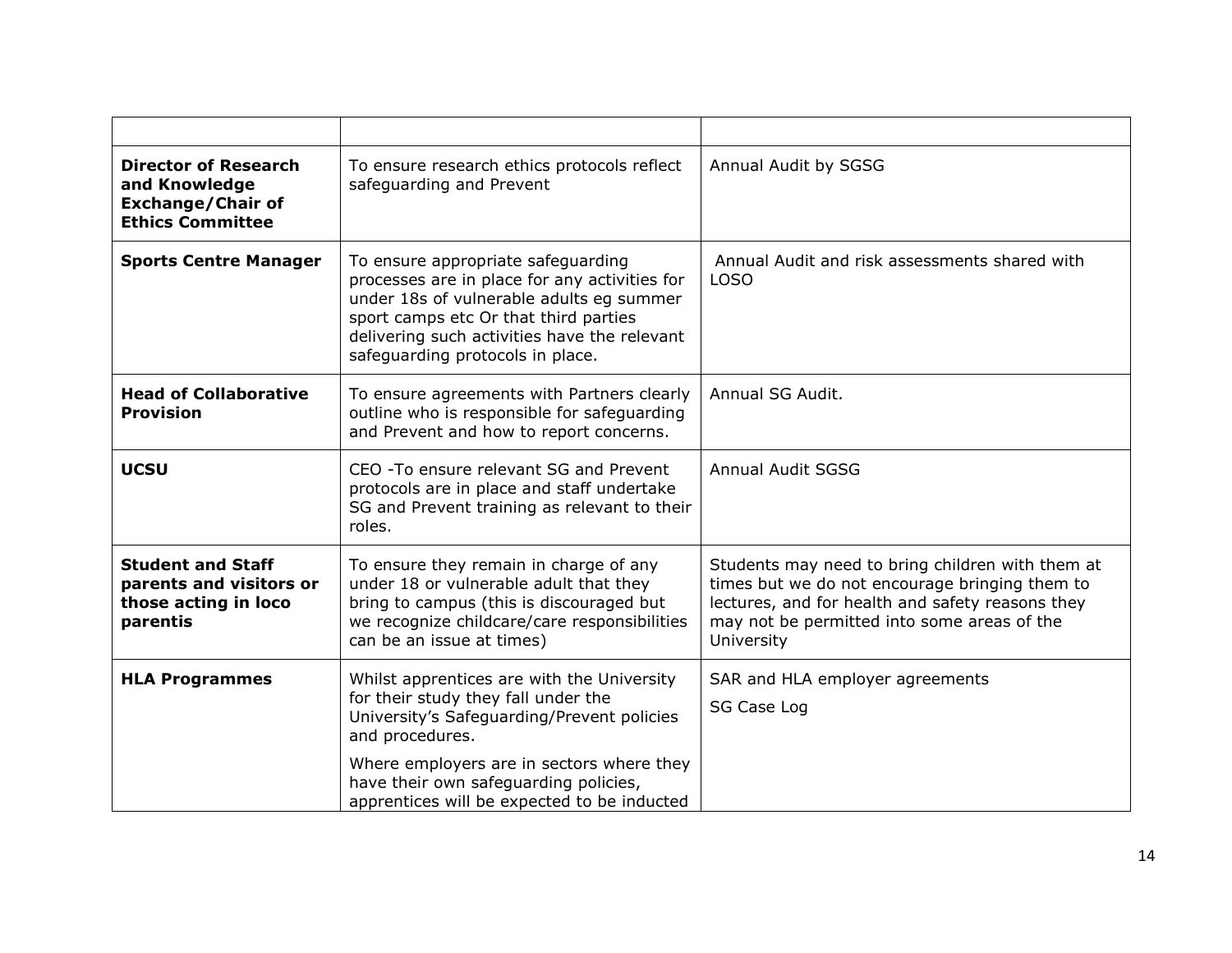|                                           | into the workplace policies and procedures<br>and to work within them.                                                                                                                                                                                                                                                   |                                                                                                                  |
|-------------------------------------------|--------------------------------------------------------------------------------------------------------------------------------------------------------------------------------------------------------------------------------------------------------------------------------------------------------------------------|------------------------------------------------------------------------------------------------------------------|
|                                           | Where a safeguarding-related incident<br>occurs in the employment setting, the<br>setting should implement its own<br>safeguarding protocols liaising with<br>external agencies as appropriate. The<br>setting should inform the agreed<br>programme related contact or the UoC<br>Lead Operational Safeguarding Officer | Cases captured in SG Annual report. STEP will allow<br>third parties to raise/report SG and Prevent<br>concerns. |
|                                           | Where the University becomes aware of a<br>safeguarding related issue or incident<br>involving an apprentice, they will contact<br>the employer's agreed safeguarding<br>contact.                                                                                                                                        | Annual Audit.                                                                                                    |
|                                           | Where the employer does not have its own<br>safeguarding policy, they will be sent a link<br>to the University's Safeguarding Policy and<br>this should be part of the employer<br>induction process from the HLA                                                                                                        | Audit by HLA office                                                                                              |
|                                           | Apprenticeship unit/Programme Leads to<br>identify referral routes to employers and<br>from employers for Safeguarding/Prevent<br>concerns                                                                                                                                                                               | Some agreements in place eg Paramedics                                                                           |
| <b>School Direct</b><br><b>Programmes</b> | It is expected that where safeguarding<br>incidents occur within a school direct<br>placement or partner setting that the third<br>party organisation should deal with the<br>safeguarding matter within its own policy<br>and procedures, informing external                                                            | <b>SG Annual Report</b>                                                                                          |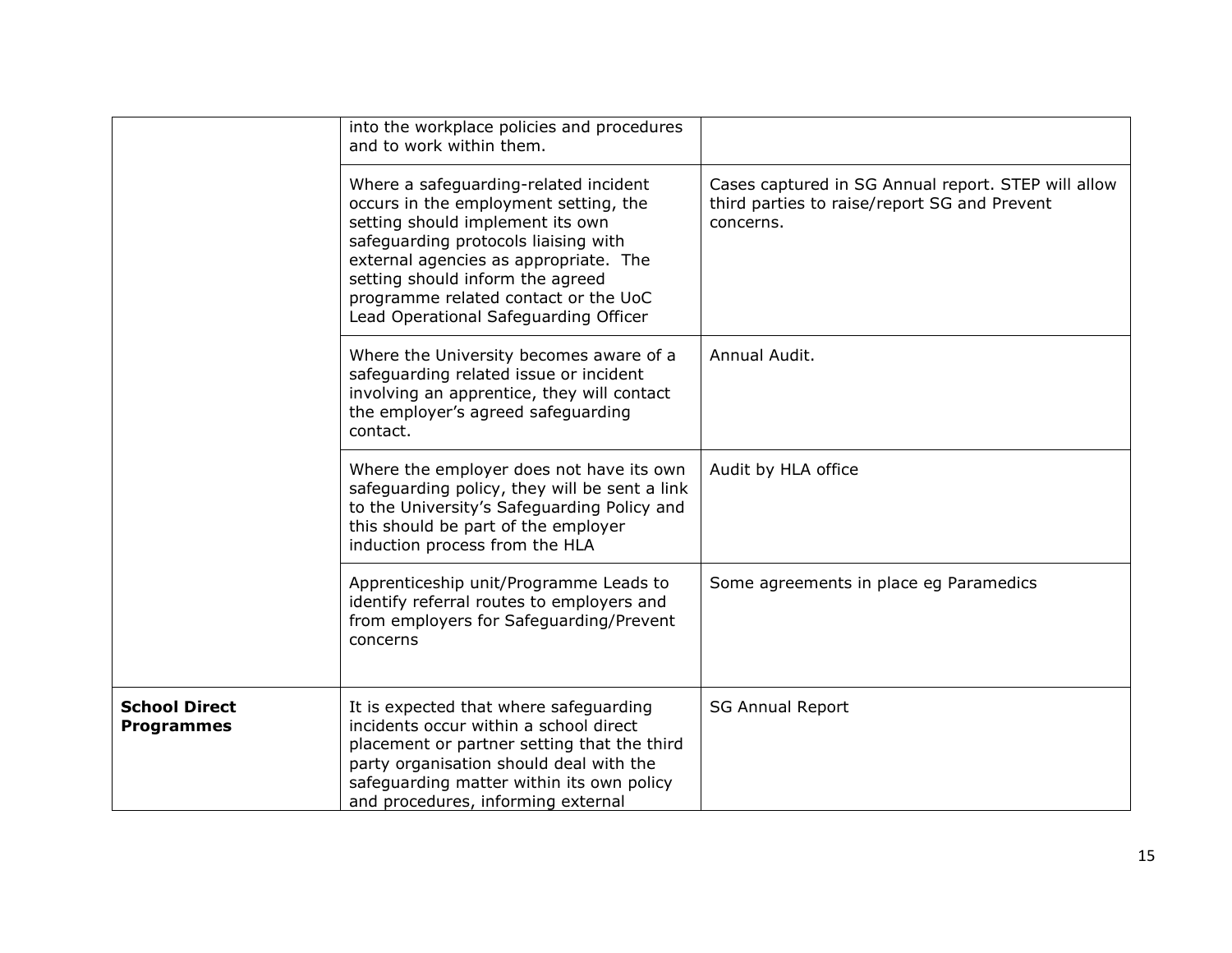|                                                        | agencies as required and keeping the<br>University via the UPL appraised.                                                                                                                                                                      |                                                    |
|--------------------------------------------------------|------------------------------------------------------------------------------------------------------------------------------------------------------------------------------------------------------------------------------------------------|----------------------------------------------------|
|                                                        | It is expected that if the University<br>becomes aware of a safeguarding issue<br>involving a school direct student, that the<br>UPL will inform the school concerned.                                                                         | Casework reporting in Annual Report where relevant |
| <b>Lead School</b>                                     | Ensuring it establishes a reporting protocol<br>for its partners in relation to dealing with<br>Safeguarding/Prevent incidents so that<br>parallel action by both parties can be taken<br>eg instigation of the Student Code of<br>Conduct etc | Partnership agreements                             |
| <b>National Tutor</b><br><b>Programme</b>              | Those tutors employed by the university<br>who have a safeguarding/Prevent concern<br>in relation to the pupil they are supporting<br>should report concerns via the schools SG<br>protocols but inform the NTP programme<br>lead at UOC       | Casework reporting                                 |
|                                                        | If they have safeguarding concerns re a<br>member of school staff they should report<br>via the school's protocols but inform the<br>NTP UOC programme lead.                                                                                   | Casework reporting                                 |
|                                                        | If schools or others eg parents have<br>concerns about the tutor, they should<br>report to UOC NTP programme lead or the<br>UoC Lead Operational Safeguarding<br>Officer.                                                                      | Casework reporting                                 |
| <b>Other Settings</b><br><b>Involving UoC students</b> | Ensuring implementation of their own<br>safeguarding policy and reporting any<br>concerns to the Lead Operational<br>Safeguarding Officer at the University.                                                                                   | Casework reporting                                 |